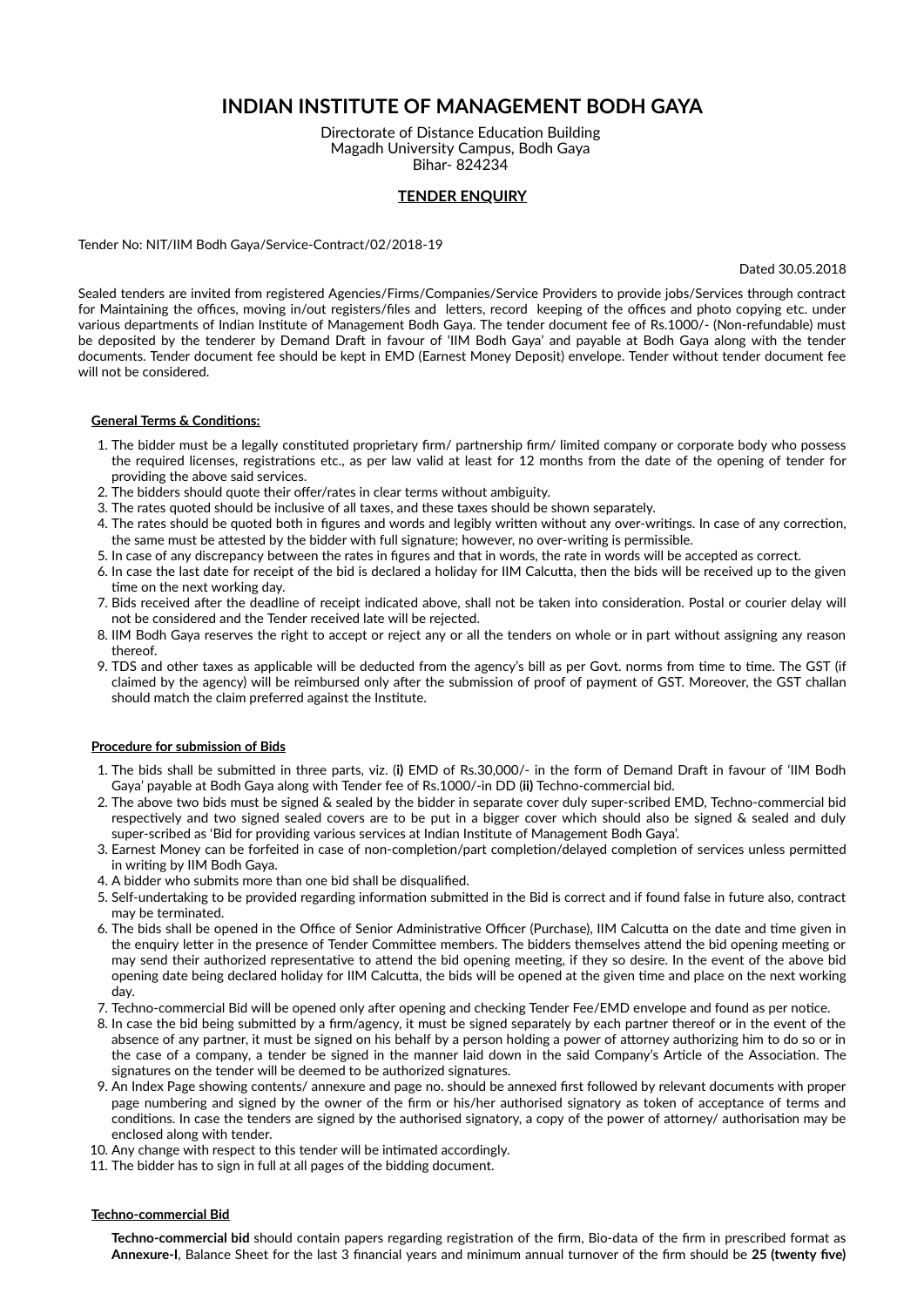lakhs per annum in the last three Financial Years, Photocopy of GST Registration, IT PAN card, Proof of ESI registration, Proof of EPF registration, License issued by the Dept. of Labour, Proof of work experience [minimum experience should be of 03 (three) years for providing of such services in Central Govt., Technical Instutes, Corporate house, PSU, etc**]**. There should be no case pending with the police/court against the proprietor/firm/partner or the company (Bidder), a Declaration in this regard to be provided.

Commercial bid should contain a salary break up structure based on 'Minimum Wages of Central Govt. notification' in a prescribed format given at **Annexure - II**. Break up detailed structure of Minimum Wages of Central Govt. employees needs to be attached considering all statutory obligations and PF, ESI coverage. Please furnish the final billing amount as well including service charges/industrial cost payable to the service provider.

#### **Terms & Condions for providing various services**

- 1. IIM Bodh Gaya may require job/Services for maintaining the offices, moving in/out registers/files and letters, record keeping of the offices and photo copying etc. under various departments. Area and quantum of services required may vary from time to me and as per requirement. IIM Bodh Gaya reserves the right to reduce or increase the services, if considered necessary. The man-power deployed by the agency to provide such services should work as per the working days and timings of the Institute.
- 2. Any discrepancies or disputes arising out on account of non-adherence to statutory & Labour laws would be the responsibility of the service providers &IIM Bodh Gaya will not be responsible for the same.
- 3. The service provider shall not pay to the persons engaged by him less than the minimum wages as per Central Govt. notification and as applicable at IIM Bodh Gaya.
- 4. IIM Bodh Gaya will not be liable to pay any amount other than settled in the contract. Any payment under provision of the ESI Act 1948, Workman Compensation Act 1923, Payment of Gratuity Act 1972, Employee's Provident Fund and Miscellaneous Provisions Act 1952 or any other statutory liability shall be made by the service provider and challan/receipt must be enclosed with the monthly bill.
- 5. Bill should be submitted by the agency on monthly basis and payment will be made after due verification of the same and recommendation from concerned officer. Billing amount will depend upon the number of employees deployed and wages paid to the employees concerned along with statutory dues, service charges etc.
- 6. Copies of payment of PF/ESI/Statutory dues should be furnished to the IIM Bodh Gaya on a monthly basis along with a declaration stating that the PF contribution/ESI deduction pertaining to the personnel engaged in IIM Bodh Gaya have been included in the respective challans.
- 7. Before submission of the bill, the service provider shall ensure that the payment of persons deployed by the agency have been made for the billed period. The agency must ensure the wages to deployed personnel by **7th of each month** through Bank to the deployed personnel and proof of credited amount should be produced before the coming month bill.
- 8. The deployed personnel by the service provider will always keep Identity Card with them for verification while working.
- 9. Identity cards to his employees, as required under the law may be provided at his own cost. IIM Bodh Gaya shall not pay any extra charges to the service provider against these items.
- 10. A formal declaration has to be submitted by the agency that the personnel deployed by the agency are all employees of the service provider. IIM Bodh Gaya shall not have any liability/responsibility to absorb the persons engaged by the service provider and/or to extend any type of recommendation etc. for obtaining any job in IIM Bodh Gaya or elsewhere.
- 11. The details of the persons deployed by the agency with bio data, attested proof of identity, the latest photographs of all the persons shall be supplied to IIM Bodh Gaya for record.
- 12. Any change of manpower deployed by the service provider should be inmated in advance. IIM Bodh Gaya shall have the right to replace or stop any job/services without assigning any reason whatsoever and the substitute shall have to be provided by the service provider immediately, if required.
- 13. Necessary license, permit, consent, sanction etc. as may be required or called for from / by local or any other authority for doing such job shall be obtained. The service provider shall comply at its own cost with all applicable laws, rules and regulation in force from time to time whether of Central or State Govt. as applicable to him or this contract without any liability and responsibility to IIM Bodh Gaya, whatsoever it may be.
- 14. The persons deployed by the service provider should not have any Police Records/Criminal cases against them. Service provider will be required to produce antecedents duly verified by police of the personnel deployed at IIM Bodh Gaya. The character and antecedents of each personnel of the service provider will be verified by the service provider before their deployment after investigation by the Local Police & collecting proofs or identity like Driving License, Previous Work Experience, Proof of Residence and recent photograph and a certification to this effect submitted to the Institute. The service provider will also ensure that the personnel deployed are medically fit and will keep in record a certificate of their medical fitness. The agency shall withdraw such employees who are not found suitable by this office for any reasons immediately on receipt of such a request. The service provider should ensure that his worker does not smoke, not indulge in drinking alcohol or intoxicants or in gambling.
- 15. Any dispute arising out of or in any way connected with the contract shall be deemed to have arisen in *Kolkata/IIM Bodh Gaya* and only courts in *Kolkata/Bodh Gaya* shall have jurisdiction to determine/decide the same.
- 16. Names of the Proprietor, Directors, consultant and top executives (with address, phone number etc.) should be furnished with the tender.
- 17. The period of contract will be for two years from the date of commencement of services/work which may be extended for a further period of one year subject to satisfactory performance and requirement of the Institute.
- 18. Job/services to be provided at the Institute may increase or decrease as per the requirement. The exact area & quantum of services required on a particular department/section of the Institute will be communicated by the Institute and the payment will be made accordingly.
- 19. The service provider will maintain a daily Attendance Register of the personnel along with their deployment position at the Institute to be produced with the monthly bill of the agency for monthly payment to be made duly countersigned by the concerned officer.
- 20. The service provider shall submit to IIM Bodh Gaya an attested photocopy of the Attendance Record with the monthly bill of the personnel deployed showing their arrival and departure time.
- 21. The agency must have proper mechanism for Intake, verification of candidate's character and antecedents, management and placement of the skilled manpower.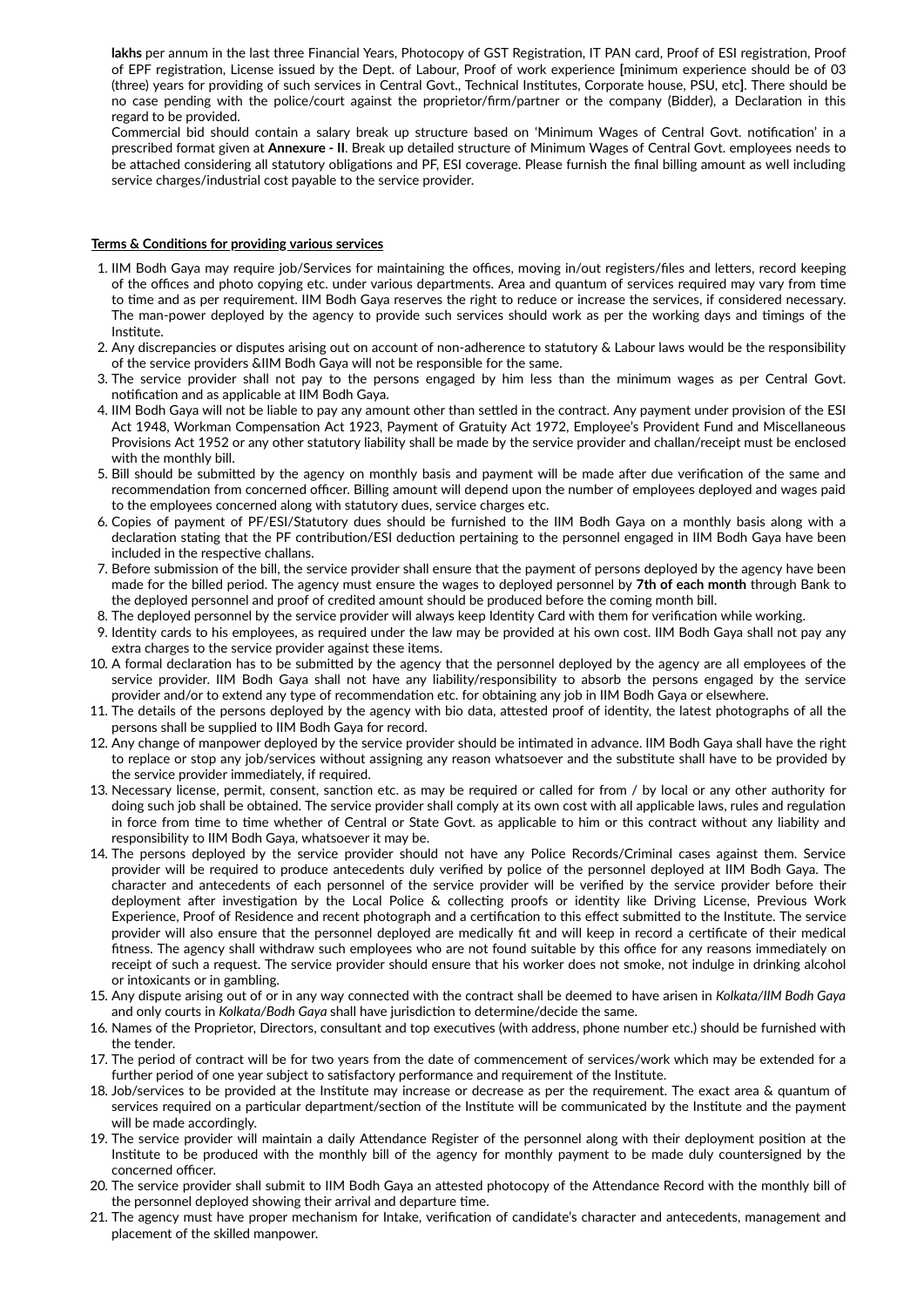- 22. Work experience along with work /job orders of the service provider for providing manpower during the last five years may be furnished.
- 23. The service provider will provide job/service of the specified standards only (in terms of qualifications and skill requirements) for each area/department of job/service as required by the Institute.
- 24. The persons deputed shall not be below the age of 18 years and should be physically fit, healthy for performing assigned duties
- 25. Representative of service provider shall be in charge of the entire contract and shall be responsible for the efficient rendering of the services under the contract. While working at the premises of IIM Bodh Gaya, they shall work under the directives and guidance of *IIM Bodh Gaya*.
- 26. The person deployed by the service provider should be disciplined and will not participate in any activity prejudicial to the interest of IIM Bodh Gaya. In case any of the person so deployed by the service provider does not come up to the mark in terms of general discipline or does not perform her / his duties properly or indulges in any unlawful activity including riots or disorderly conduct, the service provider on the order of the Institute, shall immediately withdraw such person(s) from the premises of the institute.
- 27. In case of personnel of the service provider implicated in any law suit or is injured by any person or group of persons agitating mob etc. during the course of performing his duty/ their duties for IIM Bodh Gaya, it shall be the sole responsibility of the service provider to defend its personnel in the court of law or to extend all medical and financial help etc. without charging any cost to IIM Bodh Gaya.
- 28. In case IIM Bodh Gaya is implicated in any law / suit on account of not fulfilling of any or all obligations under any law or due to performing the duties by any personnel of the service provider, all cost of defending such suit settlement of claims, penalty etc. shall be borne by the service provider or recovered from the due amounts payable to the agency and or from the security deposit held by IIM Calcutta.
- 29. The decision of Competent Authority, IIM Bodh Gaya in regard to interpretation of the terms and conditions and the agreement shall be final and binding to the service provider.
- 30. The Competent Authority, *IIM Bodh Gaya* shall be the sole authority to decide and judge the quality of service rendered by the agency and all other matters and his decision shall be final and binding.
- 31. The scope of work &the terms and conditions of tender shall form the part and basis of the contract and decision of the Institute in reference to all matters of dispute shall be final and binding.
- 32. No accommodation will be provided by IIM Bodh Gaya for the personnel deployed by the agency.
- 33. Any violations of these terms and conditions will lead to termination of the contract with the agency, forfeiture of the security amount and blacklisting of the service provider for future works.

# **Award of Contract**

- 1. On acceptance of the tender, the EMD deposited by the Bidder in the form of Demand Draft of Rs.30,000/- (Rupees thirty thousand) to IIM Bodh Gaya will be kept as Performance Security on award of the contract which will be refundable without interest after successful completion of the contract and no liabilities from the agency or its employees. In case of any complaint, the security deposit shall be discharged only after adjusting all dues, liabilities of the worker etc. In case of any change of constitution of the service provider, the rights of *IIM Bodh Gaya* should not suffer.
- 2. The lowest bidder may not be necessarily awarded the work. The credibility and experience of the bidder will be preferred by the Tender Committee while awarding the work.

## **Terms & Conditions of Termination**

1. The contract may be terminated by serving one month's notice, in case the service provider :

assigns or sub contracts any of the service

violation/ contravention of any of the terms and condition mentioned herein.

performance of services is not found satisfactory and does not improve the performance of the services in spite of instruction any violation of instruction / agreement or suppression of fact

- Contractor being declared insolvent by competent court of law.
- 2. If service provider willing to exit this contract, a two month's notice, in advance should be produced by the agency.
- 3. On termination of the contract, it shall be the responsibility of the service provider to remove his persons immediately. IIM Bodh Gaya shall not indemnify any loss caused by the agency by such termination, whatsoever it may be. During the notice period of the termination of the contract in the situation contemplated above, the service provider shall keep on discharging his duties till the expiry of the notice period.
- 4. In the event of premature closure of the contract for the said reason, the security deposit money shall be absolutely forfeited by IIM Bodh Gaya.
- 5. At the end of contract period / termination of the contract, the agency shall hand over the charge to the new service provider (appointed by IIM Bodh Gaya) without any hindrance. In case of non-compliance, the security deposit shall be forfeited.

The sealed quotation along with the terms and conditions of the tender duly signed and sealed in all pages must reach on or before 19th June, 2018 by 2.00 P.M. positively at the Office of the Senior Administrative Officer (Purchase), IIM Calcutta, Diamond Harbour Road, Joka, Kolkata – 700104. The tender will be opened at 19<sup>th</sup> June, 2018 at 2.15 P.M.

Lyce

**Senior Administrative Officer (Purchase), IIM Calcutta &**  $Convener$  *(Purchase Committee), IIM Bodh Gava*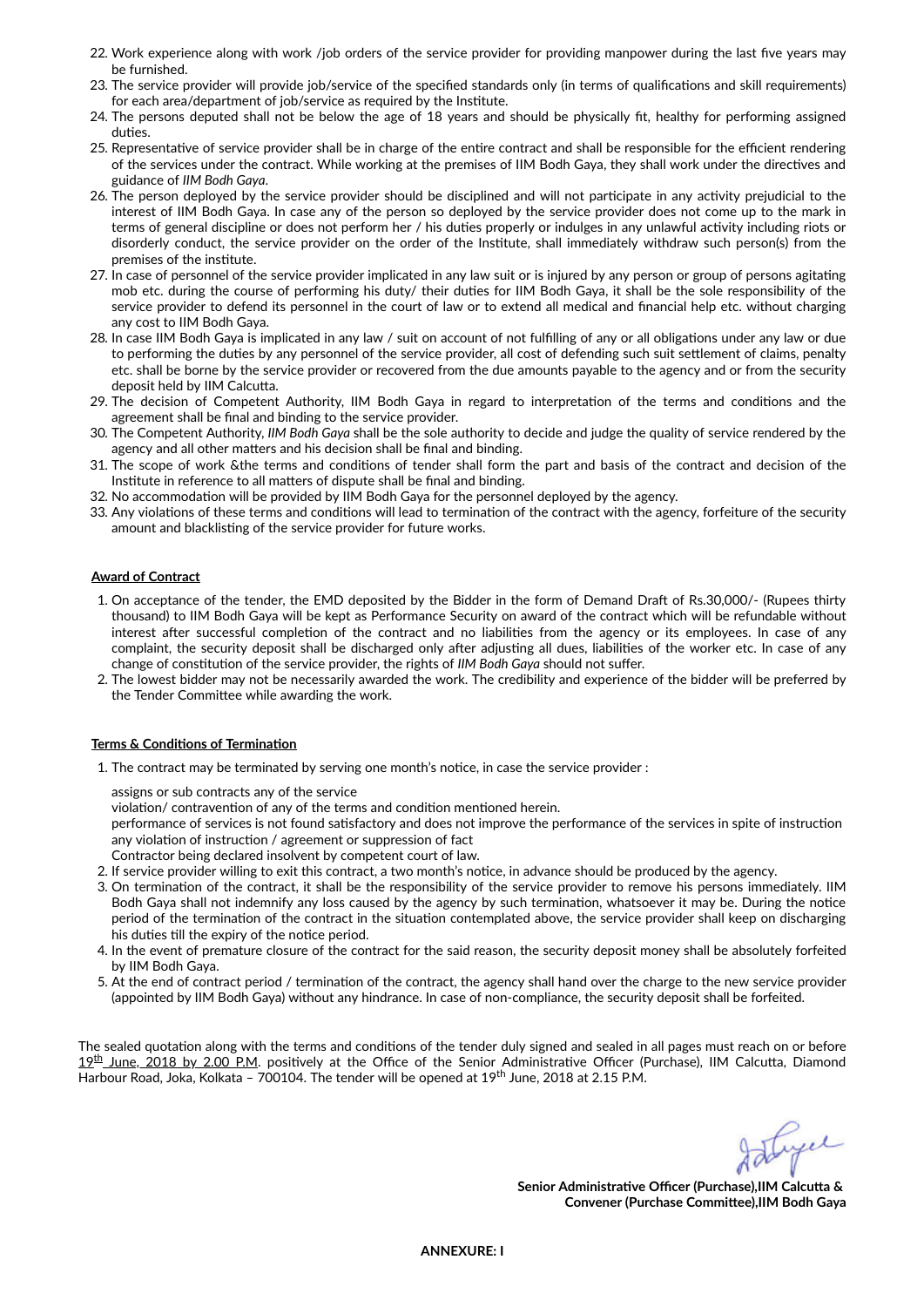## **CHECK LIST FOR TECHNO-COMMERCIAL BID**

Name of Work: Maintaining the offices, moving in/out registers/files and letters, record keeping of the offices and photocopying etc. under various departments of IIM Bodh Gaya

1. Name of service provider/agency/rm: \_\_\_\_\_\_\_\_\_\_\_\_\_\_\_\_\_\_\_\_\_\_\_\_\_\_\_\_\_\_\_\_\_\_\_\_\_

2. Address:

-------------------------------------------------------------------------------------

3. Name of the Authorized Signatory: \_\_\_\_\_\_\_\_\_\_\_\_\_\_\_\_\_\_\_\_\_\_\_\_\_\_\_\_\_\_\_\_\_\_\_\_\_\_\_\_

- 4. Registraon for providing of services :\_\_\_\_\_\_\_\_\_\_\_\_\_\_\_\_\_\_\_\_\_\_\_\_\_\_\_\_\_\_\_\_\_\_\_\_\_\_
- 5. Establishment Registration (SSI No) (Enclose proof) :\_\_\_\_\_\_\_\_\_\_\_\_\_\_\_\_\_\_\_\_\_\_\_\_
- 6. Registraon No.(Enclose Photocopy) : \_\_\_\_\_\_\_\_\_\_\_\_\_\_\_\_\_\_\_\_\_\_\_\_\_\_\_\_\_\_\_\_\_\_\_\_\_
- 7. GST Registraon No. (Enclose Photocopy) : \_\_\_\_\_\_\_\_\_\_\_\_\_\_\_\_\_\_\_\_\_\_\_\_\_\_\_\_\_\_\_\_\_ 8. PAN Number (Enclose Photocopy) : \_\_\_\_\_\_\_\_\_\_\_\_\_\_\_\_\_\_\_\_\_\_\_\_\_\_\_\_\_\_\_\_\_\_\_\_\_\_\_\_
- 9. PF Registraon Number (Enclose Proof) :\_\_\_\_\_\_\_\_\_\_\_\_\_\_\_\_\_\_\_\_\_\_\_\_\_\_\_\_\_\_\_\_\_\_\_
- 10. ESI Registration Number (Enclose Proof):

11. Income Tax returns for the last 3 years (2014-15, 2015-2016 & 2016-2017)(Enclose Proof) :

\_\_\_\_\_\_\_\_\_\_\_\_\_\_\_\_\_\_\_\_\_\_\_\_\_\_\_\_\_\_\_\_\_\_\_\_\_\_\_\_\_\_\_\_\_\_\_\_\_\_\_\_\_\_\_\_\_\_\_\_\_ 12. Certified Copy of the Financial Status (Bank statement/Income Expenditure account/profit and loss account), for the last 3 years (2014-15, 2015-2016 & 2016-2017) (Enclose Proof) :

13. Certified Copy of Balance sheet of the Agency for the last 3 years (2014-15, 2015- 2016 & 2016-2017)(Enclose Proof) :

\_\_\_\_\_\_\_\_\_\_\_\_\_\_\_\_\_\_\_\_\_\_\_\_\_\_\_\_\_\_\_\_\_\_\_\_\_\_\_\_ 14. Any other information :

15. Details E.M.D. (Rs.30,000/-):

- a. Draft No. :\_\_\_\_\_\_\_\_\_\_\_\_\_\_\_\_\_\_\_\_\_\_Dated:\_\_\_\_\_\_\_\_
	- b. Issuing Bank :\_\_\_\_\_\_\_\_\_\_\_\_\_\_\_\_\_\_\_\_\_\_\_\_\_\_\_\_\_\_\_\_\_\_\_\_\_\_

16. Details of Experience in the similar Field (attach copies from the Agency)

| <b>S.N.</b> | Period | Organisation | Details of work experience of similar nature | From | To |
|-------------|--------|--------------|----------------------------------------------|------|----|
|             |        |              |                                              |      |    |
|             |        |              |                                              |      |    |
|             |        |              |                                              |      |    |
|             |        |              |                                              |      |    |

**(If required, enclose separate sheet)**

17. Annual Turnover (last three financial years):-

| Year | Turn Over (In rupees) | Document (Attach Photocopy) |  |  |
|------|-----------------------|-----------------------------|--|--|
|      |                       |                             |  |  |
|      |                       |                             |  |  |
|      |                       |                             |  |  |
|      |                       |                             |  |  |

I/we accept all the terms and conditions of the tender notice.

Date :……………………………

Place :……………………………

Name and signature of the Tenderer with seal

**Annexure -II**

# **PROFORMA OF FINANCIAL BID**

**TO PROVIDE VARIOUS SERVICES AT IIM BODH GAYA**